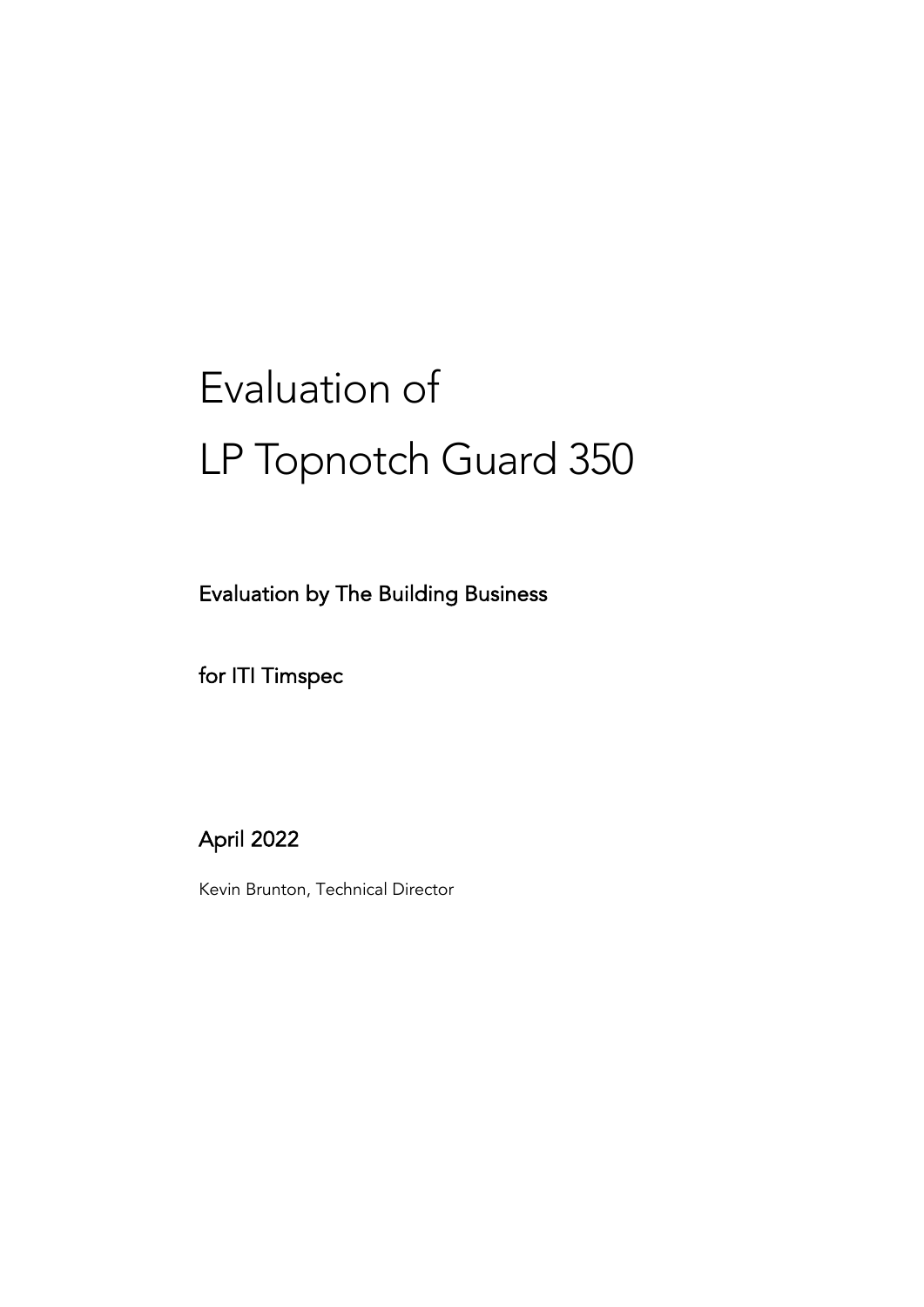### Introduction

This evaluation considers the structural<sup>1</sup> performance metrics of LP Topnotch quard 350. ITI Timspec supplies LP Topnotch guard 350 for use as an internal flooring substrate.

LP Topnotch guard 350 is an oriented strand board (OSB) engineered structural wood panel, manufactured from rectangular wood strands blended with thermal-set, waterproof adhesives and arranged in cross-directional layers that are pressure-bonded. It is APA rated Sturd-I-Floor 24oc and is manufactured to conform to Voluntary Product Standard PS2 *Performance standard for wood structural* panels and Design Specification PDS-2020. Panels manufactured in conformance with PS2 are recognized in all model and building codes in the US, International Building Code and International Residential Code and is virtually identical to CSA 0325 *Construction sheathing* which is recognized in the National Building Code of Canada.

The panels are boron-treated to H3.1. The panels also achieve a material group number of 3.

The panels have tongue and groove edges and a moisture-resistant edge seal. The panels also incorporate a RainChannel® notch system that allows water to drain quickly from the surface.

The boards are  $1200 \text{ mm} \times 2440 \text{ mm} \times 18 \text{ mm}$ .

## Background

The assessment of new products (which includes new, imported, and/or innovative products) against the New Zealand Building Code is often based on implied, first-principled based assessments using descriptions or solutions contained in Acceptable Solutions, Verification Methods, cited standards, New Zealand recognised product testing, expert evaluation or appraisal.

This approach often duplicates the testing and assurance that has already been carried out in other countries or is inappropriate for the product being evaluated.

International testing is often based on harmonised European standards, international ISO standards, or ASTM international standards for products. New Zealand-based additional testing and expert assessment or opinion do not necessarily add value to demonstrating that a new product is fit for purpose and tend to be expensive and time-consuming.

<sup>&</sup>lt;sup>1</sup> Compliance with B2 is achieved via B1/VM1 and therefore not covered in the evaluation.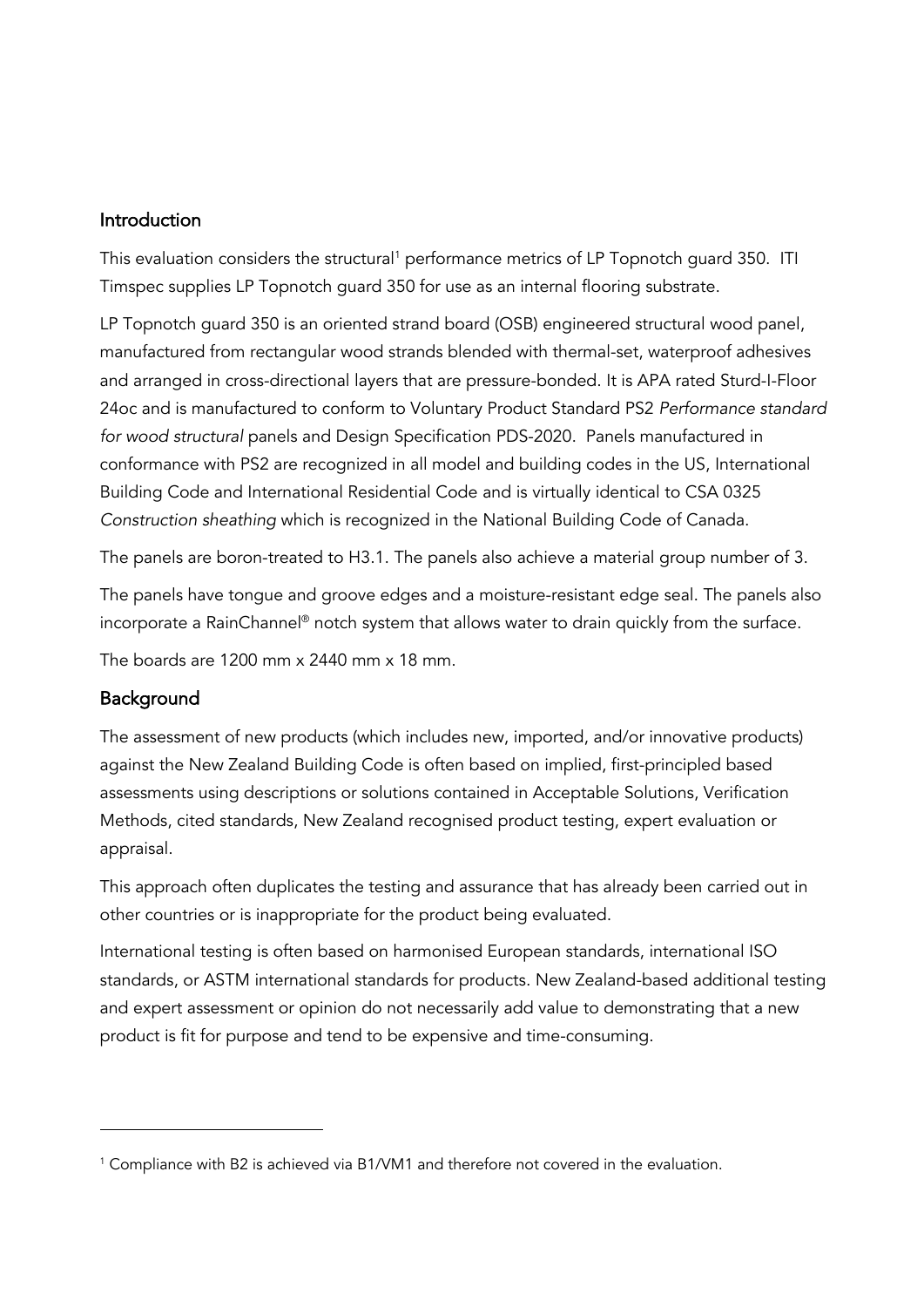An evaluation is intended to bridge the gap between overseas standards or supplier specifications and the New Zealand building regulatory system.

A set of product metrics is derived from Acceptable Solutions, Verification Methods, New Zealand and Australian standards, international standards already recognised in New Zealand, and similar or comparable products with a Product Certificate or Multiple Use Approval. Where possible, metrics derived from section 19 (tools that must be relied upon by building consent authorities as a means of compliance) are used.

The metrics and characteristics of the new product are then evaluated against the product metrics.

## Methodology

To evaluate the performance metrics of LP Topnotch guard 350, AS/NZS 1860.1:2002 Particleboard flooring (AS/NZS 1860), as cited in paragraph 2.3.6 of NZS 3604:2011<sup>2</sup>, which is cited in B1/AS1, has been used.

## Comparison with AS/NZS 1860

## Evaluation

Section 2.3.6 of NZS 3604:2011 states that processed wood-based components and flooring are to be manufactured to AS/NZS 1860.

AS/NZS 1860 covers particleboard flooring manufactured to provide durability and stiffness as required for flooring as well as other structural applications.

Particleboard used as flooring in accordance with NZS 3604:2011 falls within this scope, using Class 2 classification<sup>3</sup> set out in AS/NZS 1860.

LP Topnotch guard 350 is an OSB 3 products manufactured in accordance with the Industry Voluntary Product Standard PS 2-18 Performance Standard for Wood-Based Structural-Use Panels and meet the design properties specified in APA Panel Design Specification D510-2020. The performance metrics claimed in the US standard related to stiffness and cross panel strength. This makes it difficult to directly compare the US standards to AS/NZS 1860.

<sup>2</sup> Wherever a standard is referenced it should be taken to read *as modified by the applicable acceptable solution or verification method.*

<sup>&</sup>lt;sup>3</sup> Class 2 classification is defined as flooring for use where resistance to prolonged extremes of moisture or dampness are not necessary.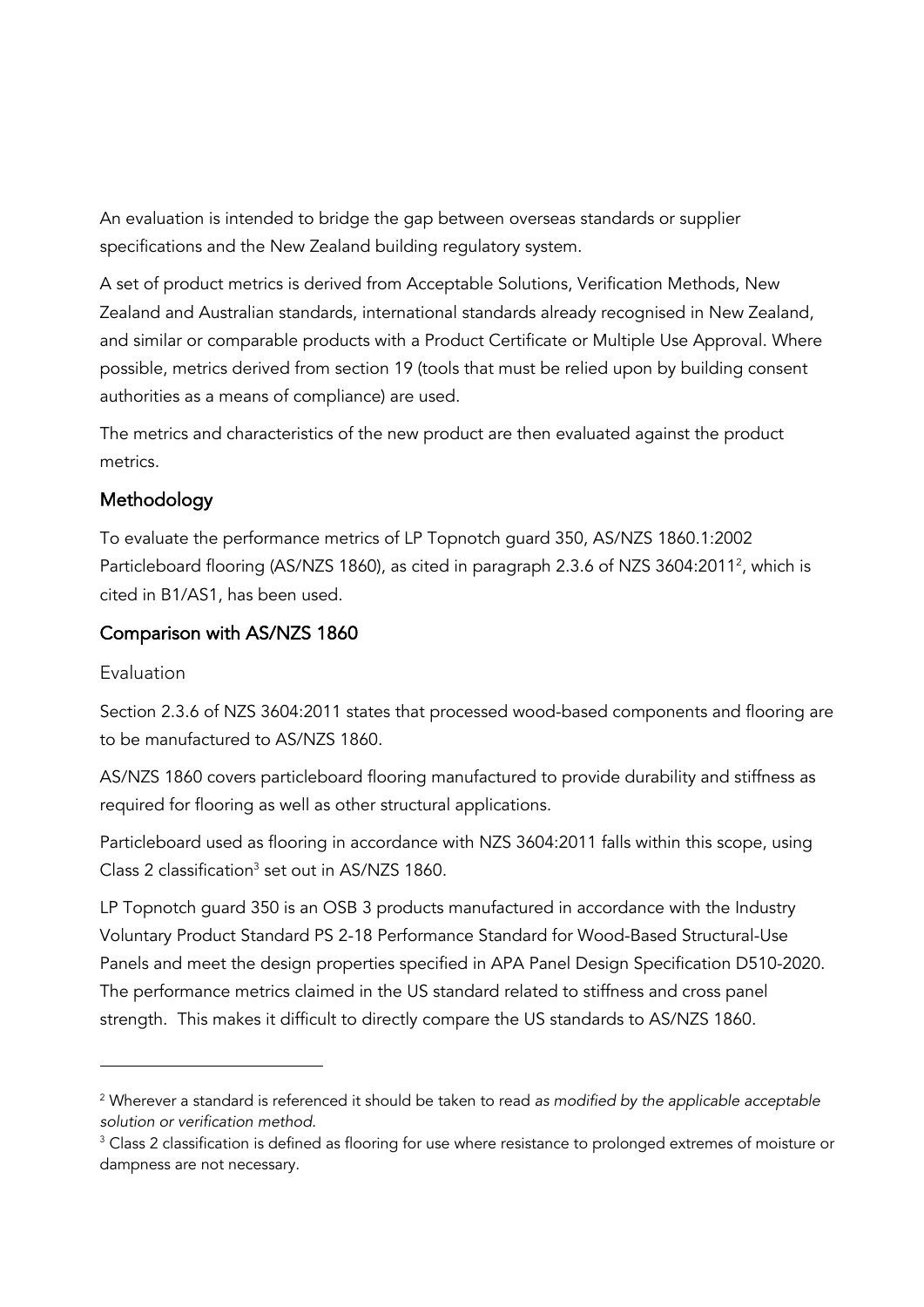However, the current international ISO standard for OSB (ISO 16894:2009) links together all international standards; EN, APA, US, CSA and therefore provides a link to consider typical OSB3 performance criteria. This is a conservative estimation as LP Topnotch 350 is an APA rated OSB and therefore has enhanced performance characteristics.

Values for OSB 3<sup>4</sup> have been compared with key metrics from AS/NZS 1860.

| Characteristic   | <b>Particleboard metrics</b>             | <b>OSB</b> metrics                      |
|------------------|------------------------------------------|-----------------------------------------|
| Bending          | $\geq$ 17 MPa, Table 2 of AS/NZS 1860.   | 20 MPa major axis.                      |
| strength/modulus | Test method is AS/NZS 4266.5.            | 10 MPa minor axis                       |
| of rupture       |                                          | EN 310 General OSB 3 value.             |
| Modulus of       | $\geq$ 2650 MPa, Table 2 of AS/NZS 1860. | 3500 MPa major axis.                    |
| elasticity       | Test method is AS/NZS 4266.5.            | 1400 MPa minor axis                     |
|                  |                                          | EN 310 General OSB 3 value.             |
| Internal bond    | $\geq$ 0.50 MPa, Table 2 of AS/NZS 1860. | 0.32 MPa. EN 319 General OSB 3          |
| strength         | Test method is AS/NZS 4266.6.            | value.                                  |
| Glue bond        | $\geq$ 2.9 MPa. Test method is AS/NZS    | Not measured, refer to strength metrics |
| quality          | 4266.9.                                  | conclusion.                             |

#### *Strength metrics*

#### *Strength metrics conclusion*

With the exception of the internal bond strength and glue bond quality, the mechanical properties of OSB 3 exceed those of AS/NZS 1860 particleboard. LP Topnotch guard 350 OSB meets the requirements of Clause B1 (Structure) for the building element via an alternative solution compliance pathway, when used as a flooring as described in section 2.3.6 of NZS 3604 in respect of the mechanical properties required. Particleboard is formed from broken down wood fibres, glued together using wax and resin and made into panels by applying high temperature and pressure so the performance of particleboard relies on internal bond and glue bond quality. In comparison, OSB is formed from cross-oriented layers of thin, rectangular wooden strips, bonded using wax and resin, so layers of strips are bonded compared to particles. The crosswise layers of the OSB panels LP Topnotch guard 350 OSB has enhanced levels of wax and resin. Protection from moisture is included as a limitation of use to mitigate against any risk associated with the lesser bond strength metric.

<sup>4</sup> Refer https://europanels.org/the-wood-based-panel-industry/types-of-wood-based-panels-economicimpact/oriented-strand-board/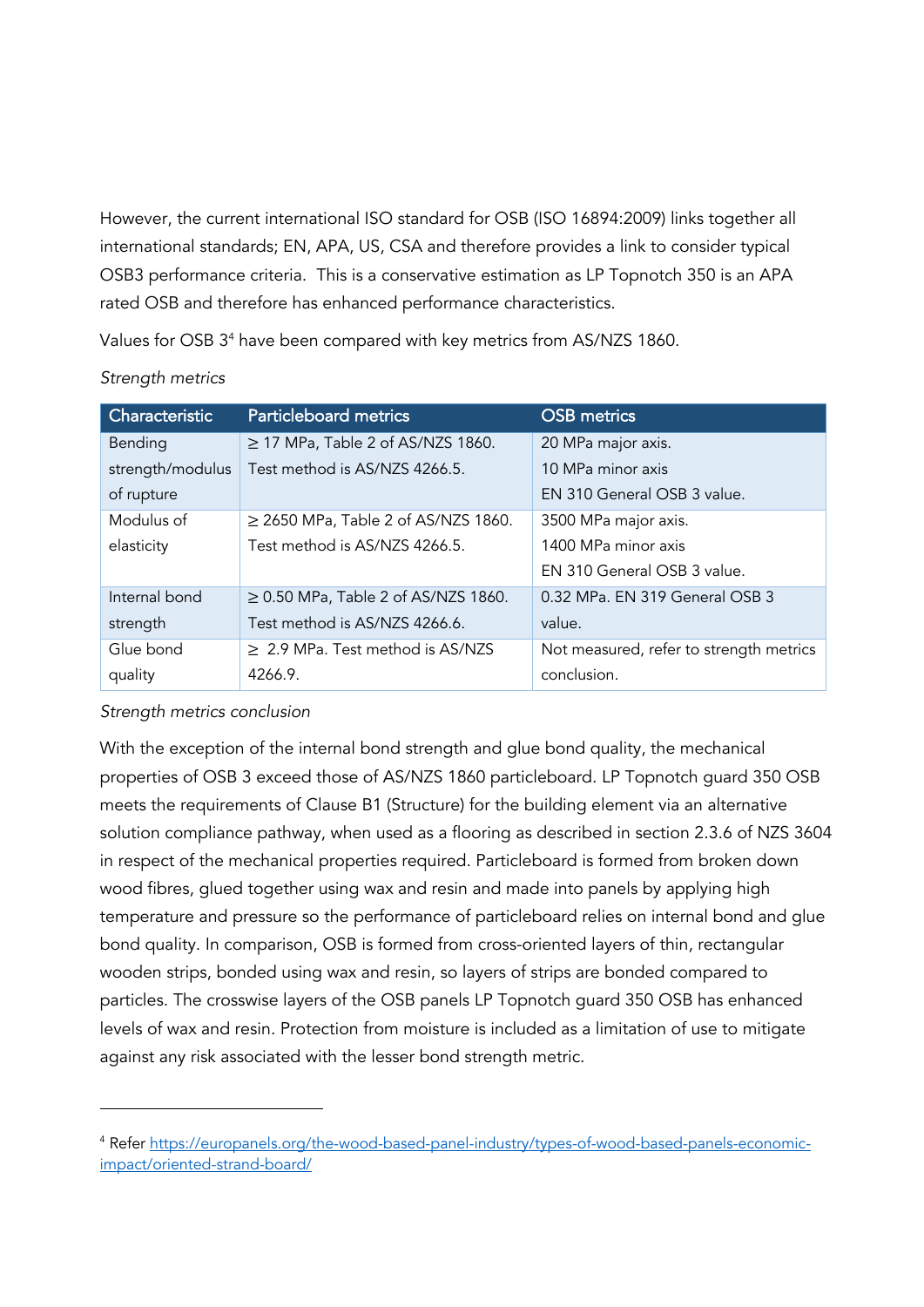#### *Moisture resistance metrics*

| Characteristic    | <b>Particleboard metrics</b>           | <b>OSB</b> metrics                 |
|-------------------|----------------------------------------|------------------------------------|
| 24-hour thickness | $\leq$ 14 %. Test method is AS/NZS     | 15%. Based on EN 317 General OSB 3 |
| swell             | 4266.8.                                | threshold value.                   |
| Thickness         | $\leq$ 25 %. Test method is AS/NZS     | 20%. Based on EN 317 General OSB 3 |
| stability         | 4266.9.                                | threshold value.                   |
| Surface water     | $\leq$ 210 g/m2. Test method is AS/NZS | Not measured, refer to moisture    |
| absorption        | 4266.12.                               | resistance metrics conclusion.     |
|                   |                                        |                                    |

*Moisture resistance metrics conclusion*

The moisture resistance properties of OSB are generally comparable or better than AS/NZS 1860 particleboard.

Research that tested particleboard and OSB panels after 1 and 7 days of immersion in water shows the water absorption of OSB is significantly less than that of particleboard, as shown in the below graph (Copak et al, 2021).



Test method is AS/NZS 4266.12 requires the surface water absorption to be  $\leq 210$  g/m2. EN 317 does not test for surface water absorption, however as shown in the above graph the absorption of water in OSB is significantly lower than particle board based on immersion testing. The above graph takes into consideration differing face surfaces, this is because there is a greater concentration of bonding resins on the outer faces of the particleboard and the OSB, which increases the level of water resistance when exposed to moisture on the exposed sheet face. Whilst there are very minor variations in water absorption the surface finishes have little to no impact to the tabulated comparison outcomes of either board.